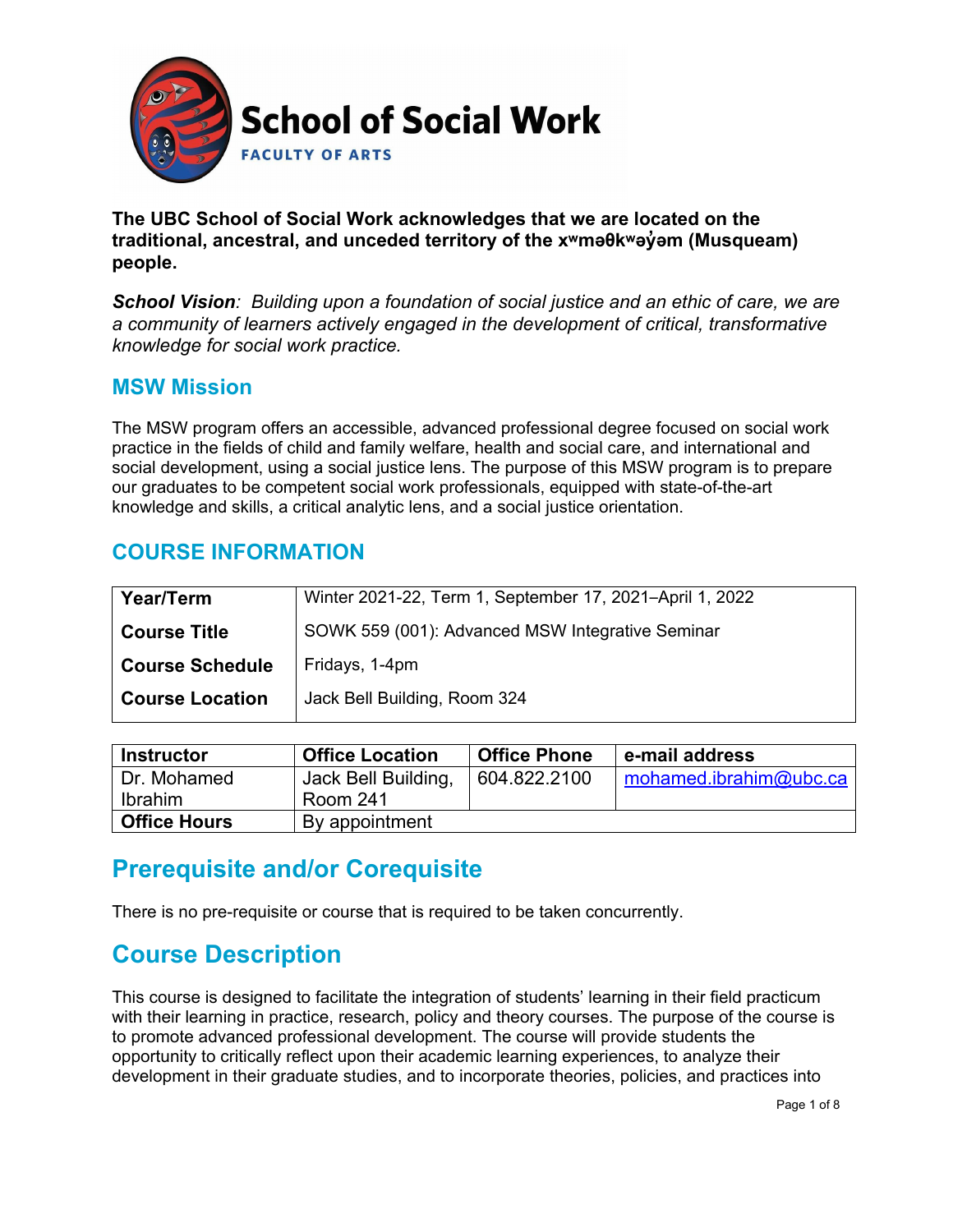their work. This is a required course and is open only to graduate students in the School of Social Work.

## **Course Structure and Learning Activities**

This course is a blended model which includes bi-weekly in-person seminars over two semesters and on-line work using UBC Canvas. Students will be expected to discuss their experiences within their practicum settings during in-person seminars. An objective of each class will be to:

- a) Identify and address issues that are arising in practicum setting;
- b) Begin to articulate the link between theory, course readings and advanced practice; and
- c) Use peer feedback for professional development.

Seminars may include work in dyads; small and large group activities; experiential exercises; reading and reflection; lectures; and guest speakers.

Additionally, students will meet with their faculty field liaison throughout the practicum. The number of individual meetings between the instructor and the student is subject to the individual student's learning needs but will normally include 2-3 site visits: one within about 4 weeks of the practicum start to develop and finalize learning objectives; a mid-term evaluation/discussion; and/or a final evaluation/review meeting. When there is not a site visit there will be a conference call with faculty liaison, field instructor and the student.

## **Learning Outcomes**

Upon completion of this course students will have developed an advanced understanding of their role as a graduate level social work practitioner through the integration of knowledge and skills from their courses and field education. The students will be able to:

- Demonstrate the integration of a social justice lens into practice at all levels.
- Demonstrate integration of advanced level practice and theory within their area of specialization.
- Demonstrate advanced comprehension of social work practice within their area of specialization.
- Articulate the role of social work values and ethics on the development and implementation of micro and macro interventions and social policy formulation.
- Demonstrate advanced level skills in self-reflection, self-awareness, and selfunderstanding in relation to the origins and foundations of their own world view as it influences their practice.
- Demonstrate the ability to critically reflect upon the ways in which practice, policy, and research inform their social work practice.
- Demonstrate an appreciation of human diversity—particularly in relation to persons of different mental or physical ability, age, culture, ethnicity, gender, sexual orientation, language and socio-economic group.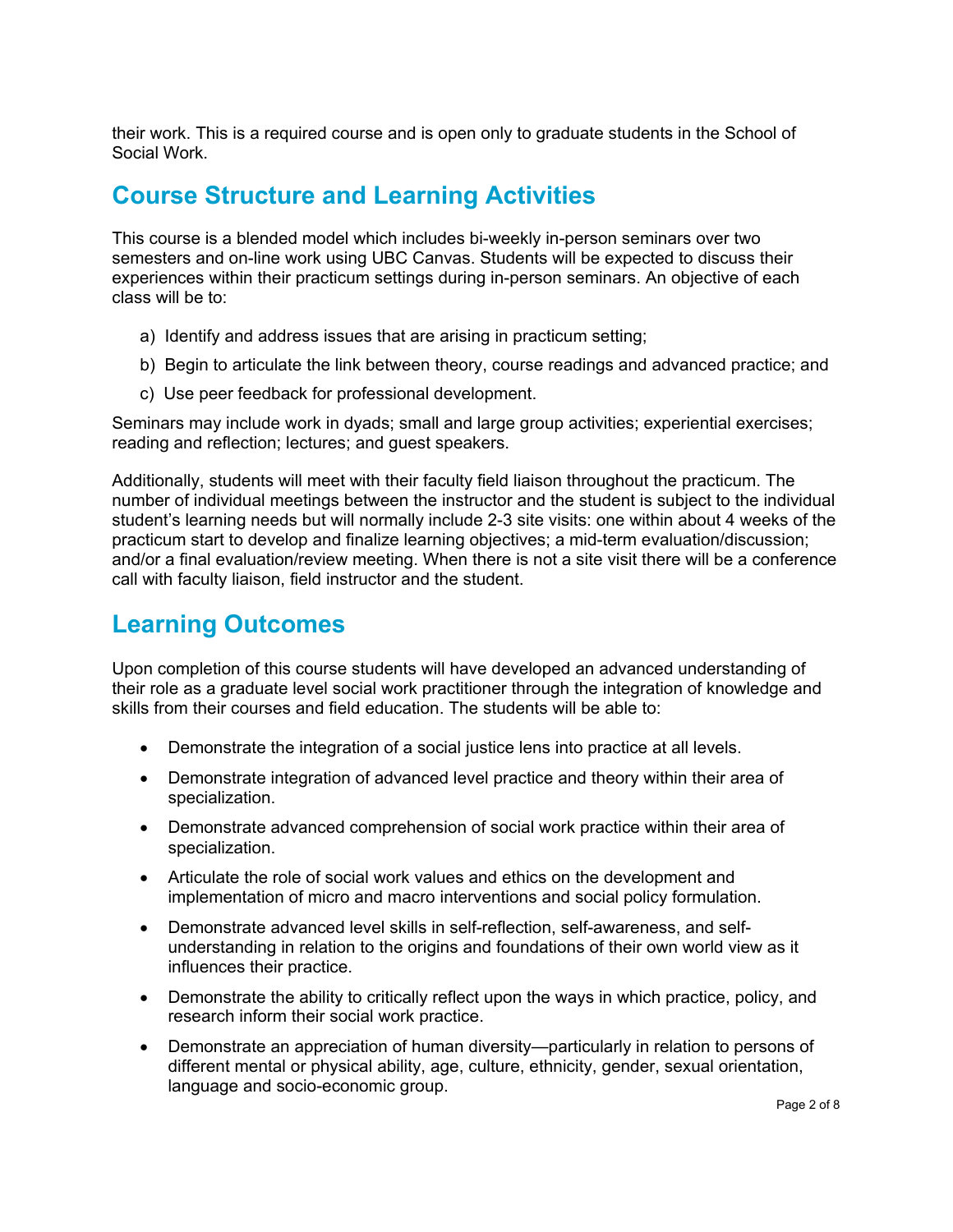## **Required Textbook(s) and Learning Materials**

Course readings will be assigned by the Instructor to reflect and respond to issues and needs that arise during the class.

UBC Canvas is the online management system used.

## **Assessment of Learning**

Students will be awarded a grade based on the following three major assignments. There will be no formal examinations.

### **1. Integrating theory and practice, Total Weight 60% (1st semester 20%; 2nd semester 40%)**

The purpose of this two-part assignment is to help students to document, reflect, and monitor their progress integrating theories with practice within the context of the practicum site.

#### **1st semester assignment: Your practicum agency's approach to practice 20%**

In a paper of 3 to 4 pages double-spaced (including citations), identify, discuss and critically analyze the social and/or psychological theories that appear to be guiding practice interventions in the agency in which you are working. Include specific examples related to your work within the organization and how theory informed your understanding and actions. If there appears to be no coherent theory in place, what is the implication of this lack of theory? Please describe implications of theory (or the lack of): 1) for clients; 2) for you as a social worker in training; and 3) for the organization. If appropriate, identify and discuss alternate approaches that you conclude would be better or best suited to the agency and why.

Due: December 3, 2021

Value: 20%

Criteria for grading:

- Students demonstrate understanding of what theoretical orientations are and how they manifest in an agency.
- Students are able to give specific practice examples to support their arguments.
- Students clearly analyze implications in practice.
- Students use APA, 6<sup>th</sup> edition, accurately.
- Papers are written clearly, succinctly, with excellent syntax and no punctuation or typographical errors.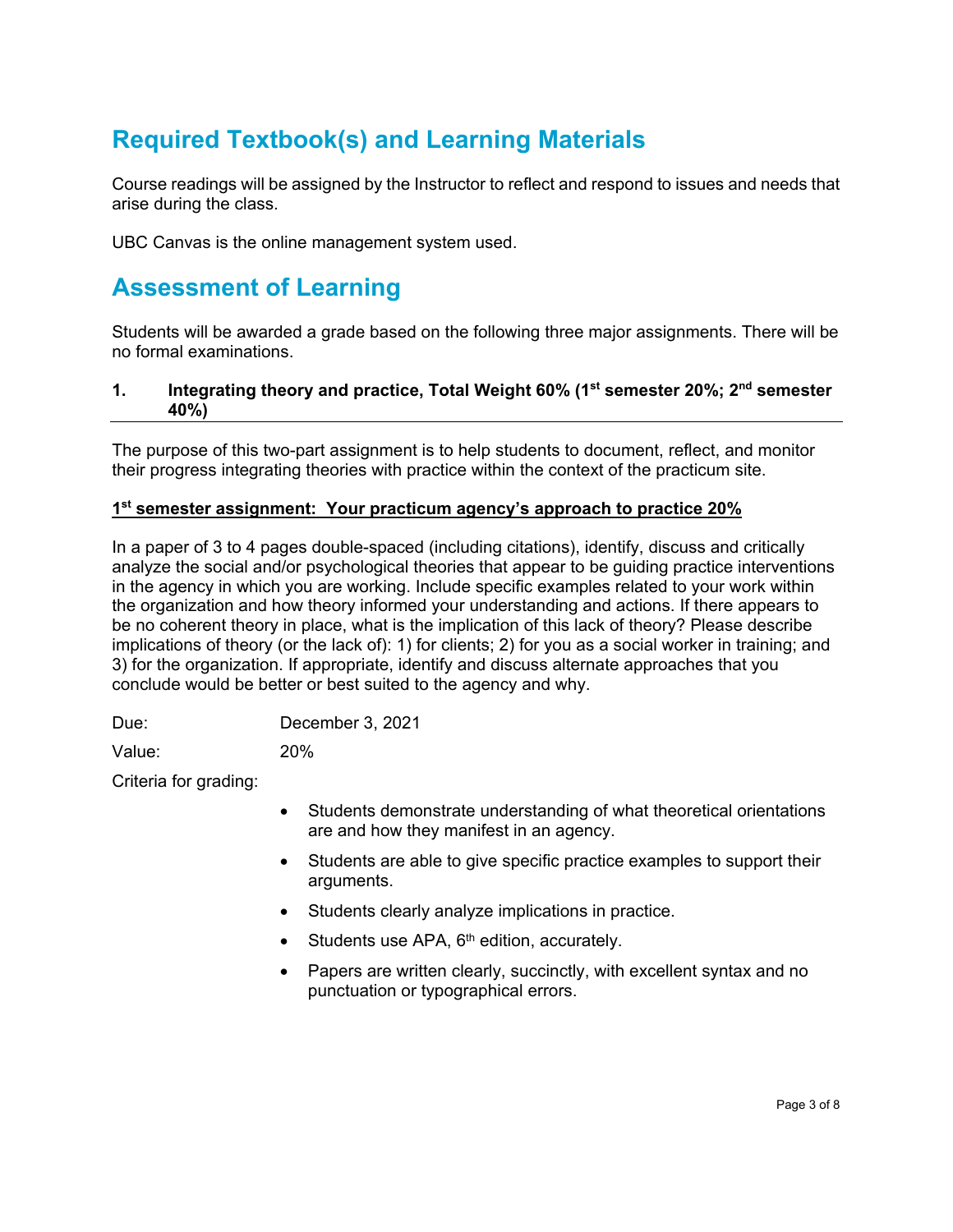### **2nd semester assignment: Case presentation 40%**

Prepare for discussion in class a case study related to a situation/client with whom you are working. Discuss the lens/approach/theory that you are using to understand this case, and how it is informing your practice. Include a critical analysis including how different approaches may fit together. On the day of your presentation, distribute an annotated reference document with a minimum of 2 and no more than 4 references for the lens/approach/theory you are discussing. Each annotated reference is to be 4-6 sentences.

Due: Schedule to be developed in early January.

Value: 40%

Criteria for grading: See grading rubric provided.

### **2. Bi-weekly reflective Journal, Weight 30%**

Students are required to write and upload to Canvas *a one page reflective paper on the following dates for term 1; October 8, November 5 & December 3.*

The overall purpose of this assignment is to continually expand self-awareness and reflection.

Due: on weeks when there is no class

These entries will serve as a main way to keep the instructor aware of practicum progress and to share with the instructor your reflections on achievements, challenges, and overall work.

Due: As noted above.

Value: 30% (15% for term 1).

Criteria for grading:

- Demonstrates integrity and ethical behavior in practicum and in the reporting of activities.
- Writes clearly and succinctly, uses appropriate syntax, no typing errors.
- Provides both a descriptive and analytic lens to the work being done in practicum.
- Demonstrates the effective use of supervision and peer consultation.

### **3. Participation, Weight 10%**

Student participation and attendance are essential to individual learning and to the success of the course. As the seminar is student driven, each student is expected to be involved actively and to share experiences in classroom. Students are expected to be critically reflective and to engage in the collaborative learning process. Students are also expected to support the learning of classmates by encouraging their participation, hearing their perspectives, and giving feedback (respecting the confidentiality of the shared material). This portion of the grade is based upon attendance and active participation in all aspects of the course. Missing three or more classes over the period of the course (i.e. both semesters combined) may result in a grade of zero.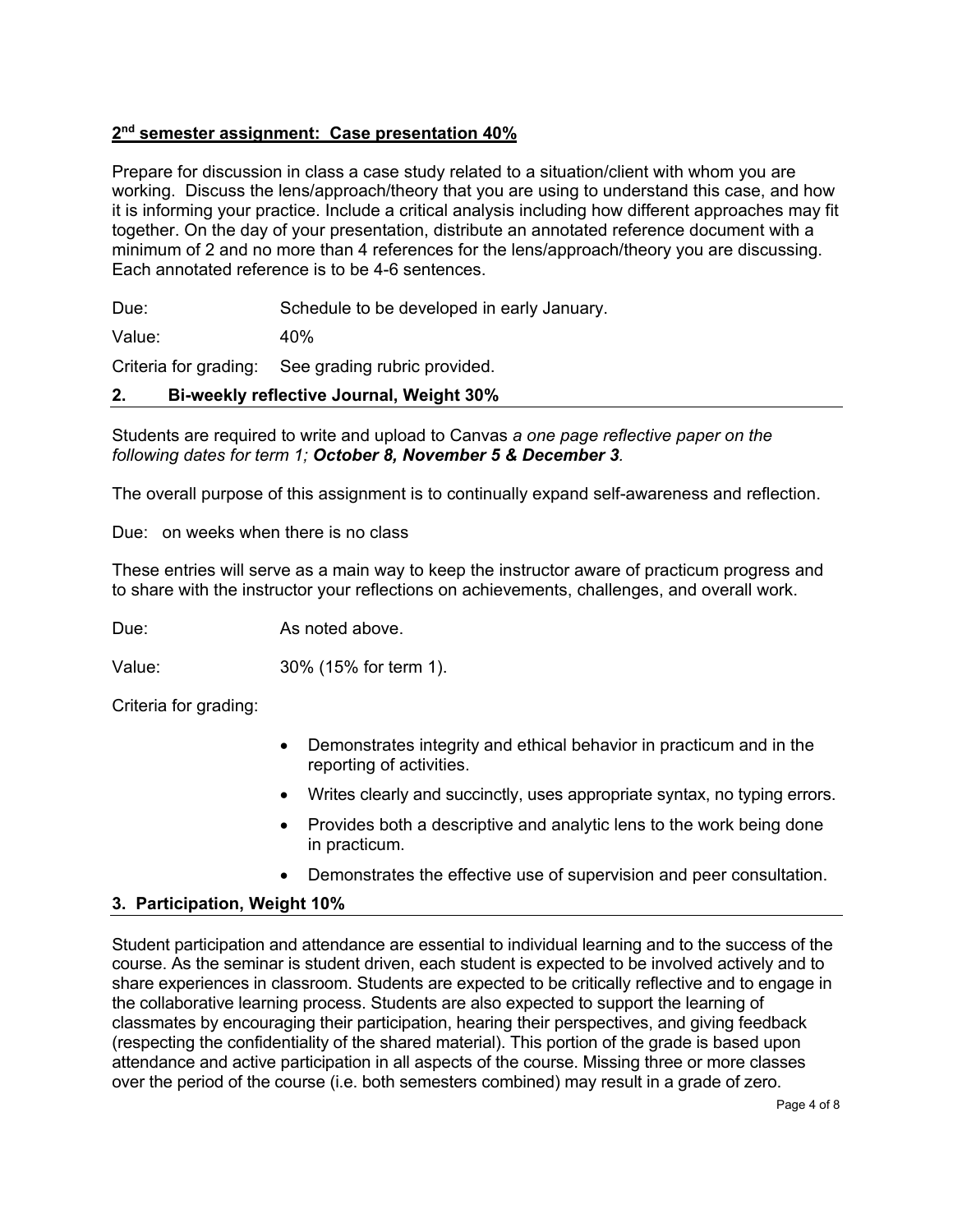# **SCHOOL/COURSE POLICIES**

## **UBC COVID-19 Protocols for in-class learning**

**COVID-19 Safety:** You are required to wear a non-medical mask during our class meetings, for your own protection and the safety and comfort of everyone else in the class. For our in-person meetings in this class, it is important that all of us feel as comfortable as possible engaging in class activities while sharing an indoor space. Non-medical masks that cover our noses and mouths are a primary tool for combating the spread of COVID-19. Further, according to the provincial mandate, masks are required in all indoor public spaces including lobbies, hallways, stairwells, elevators, classrooms and labs. There may be students who have medical accommodations for not wearing a mask. Please maintain a respectful environment.

#### **If you are sick, it is important that you stay home.**

#### **If you miss class because of illness:**

- Except for sessions involving guest lecturers, lecture components of each session will be recorded, but group discussions and other interactive activities will not. You are encouraged to find a "buddy" in class who can update you on any discussion you might have missed.
- Be sure to consult the class resources on Canvas.
- If you are concerned that you will miss a key activity due to illness, contact the instructor to discuss.

**If I (the instructor) am feeling ill:** If I am unwell, I will not come to class. I will make every reasonable attempt to communicate plans for class as soon as possible by email. Our classroom will still be available for you to sit in and attend an online session. In this instance:

- If I am well enough to teach, but am taking precautions to avoid infecting others, we may hold the class online. If this happens, you will receive an email informing you how to join the class.
- If I am not well enough to teach I may ask you to do an activity or read something in place of class time

## **Attendance**

The attendance policy is in the student handbook on page 8. You can find the student handbook on the Advising page of our website:<https://socialwork.ubc.ca/undergraduate/advising/>

"Regular attendance is expected of students in all their classes (including lectures, laboratories, tutorials, seminars, etc.). Students who neglect their academic work and assignments may be excluded from the final examinations. Students who are unavoidably absent because of illness or disability should report to their instructors on return to classes." (UBC Calendar)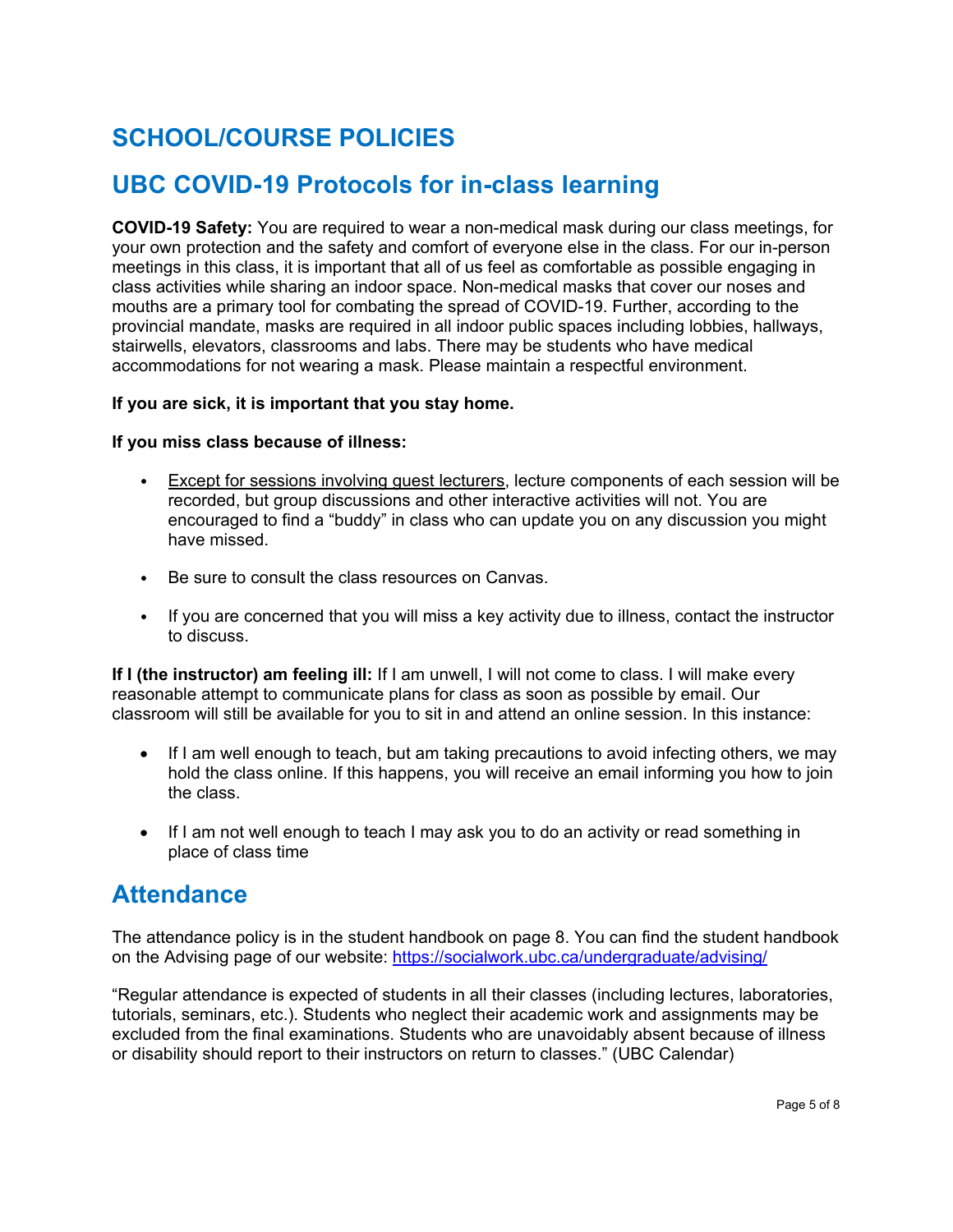The School considers class attendance to be an essential component of integrated learning in professional social work education. Therefore, regular attendance is required in all social work courses. Instructors may count repeated late arrivals or early departures as an absence, and a meeting should be setup to discuss this with the student. If students miss three or more classes, they may be considered to have not met the requirements of the course. If students have valid reasons, they could be withdrawn from the course with the approval of the instructor – otherwise, they would fail the course.

Other school policies can be accessed through the School of Social Work student handbook.

### **Accommodations**

The University accommodates students with disabilities who have registered with Access and Diversity. Students, who will require accommodation for attendance due to disability, are encouraged to inform the instructor, and if necessary, to contact Access and Diversity preferably not later than the first week of class. The School will also accommodate religious observance, according to University Policy 65, and students are expected to inform the instructor. Students who wish to be accommodated for unavoidable absences due to varsity athletics, family obligations, or other similar commitments, must notify their instructors in writing at least two weeks in advance, and preferably earlier. This reflects expectations for professional social workers in their place of employment.

## **Learning Resources**

UBC Learning Commons has a variety of tools and information such as; borrowing equipment, academic integrity **(APA Citation Guide),** writing support, skills for class, skills for life and academic support to assist students in their learning.<https://learningcommons.ubc.ca/>

## **University Policies**

**Support:** UBC provides resources to support student learning and to maintain healthy lifestyles but recognizes that sometimes crises arise and so there are additional resources to access including those for survivors of sexual violence. UBC values respect for the person and ideas of all members of the academic community. Harassment and discrimination are not tolerated nor is suppression of academic freedom. UBC provides appropriate accommodation for students with disabilities and for religious observances. UBC values academic honesty and students are expected to acknowledge the ideas generated by others and to uphold the highest academic standards in all of their actions.

Details of the policies and how to access support are available at: <https://senate.ubc.ca/policies-resources-support-student-success>

**Academic Dishonesty:** Please review the UBC Calendar "Academic regulations" for the university policy on cheating, plagiarism, and other forms of academic dishonesty. Also visit www.arts.ubc.ca and go to the students' section for useful information on avoiding plagiarism and on correct documentation.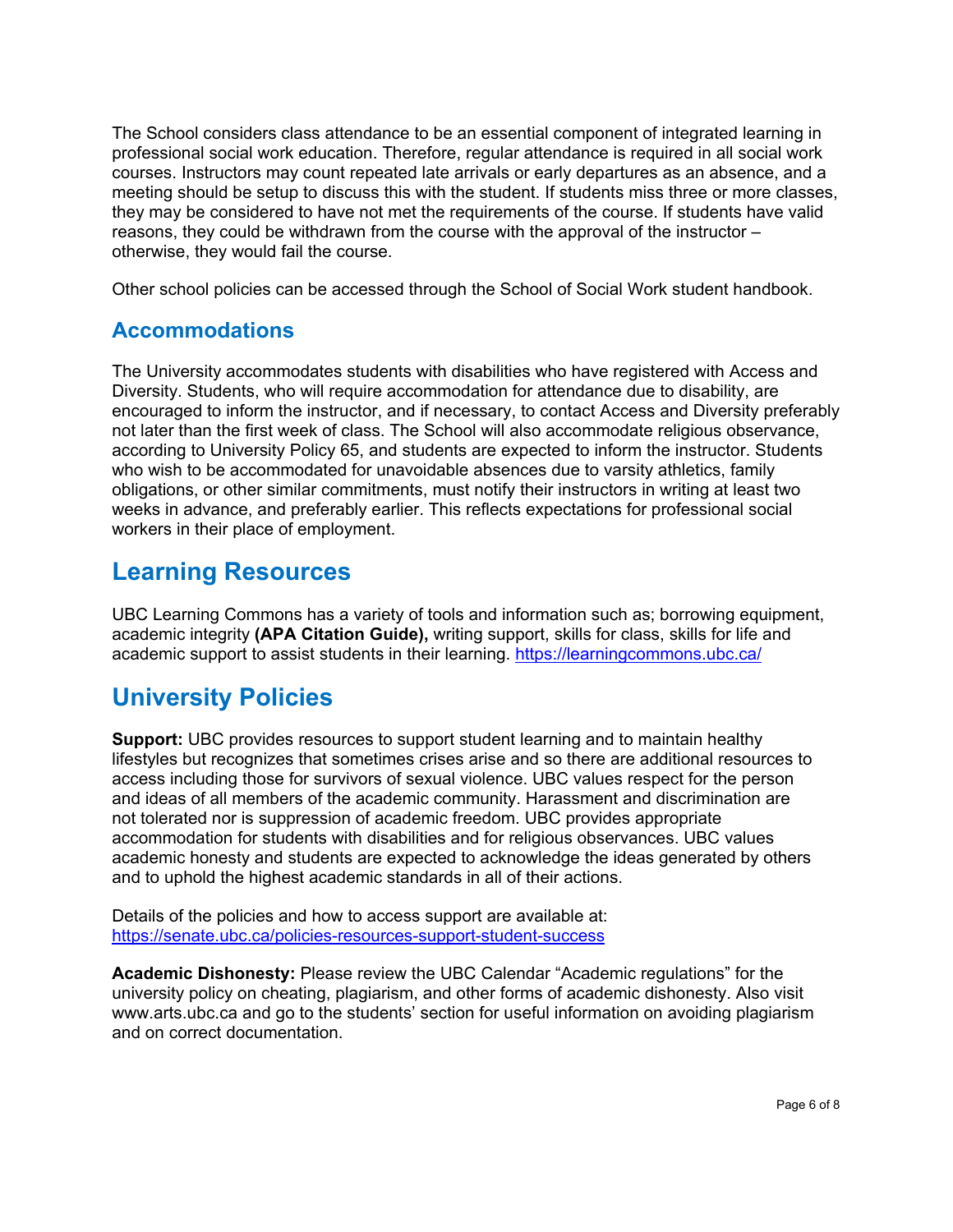# **Learning Analytics**

Learning analytics includes the collection and analysis of data about learners to improve teaching and learning. No learning analytics are being used in this course.

# **Copyright**

All materials of this course (course handouts, lecture slides, assessments, course readings, etc.) are the intellectual property of the Course Instructor or licensed to be used in this course by the copyright owner. Redistribution of these materials by any means without permission of the copyright holder(s) constitutes a breach of copyright and may lead to academic discipline.

# **Support**

During the term, I will do my best to offer support if I am concerned about your academic performance or wellbeing. I also encourage you to contact me or your academic advisor if you need assistance. In addition, I may identify concerns using the UBC [Early Alert s](http://earlyalert.ubc.ca/)ystem which provides students with the earliest possible connection to resources like academic advising, financial advising, counseling, or other support services to help you get back on track. Any information transmitted through early alert is treated as confidential (see earlyalert.ubc.ca).